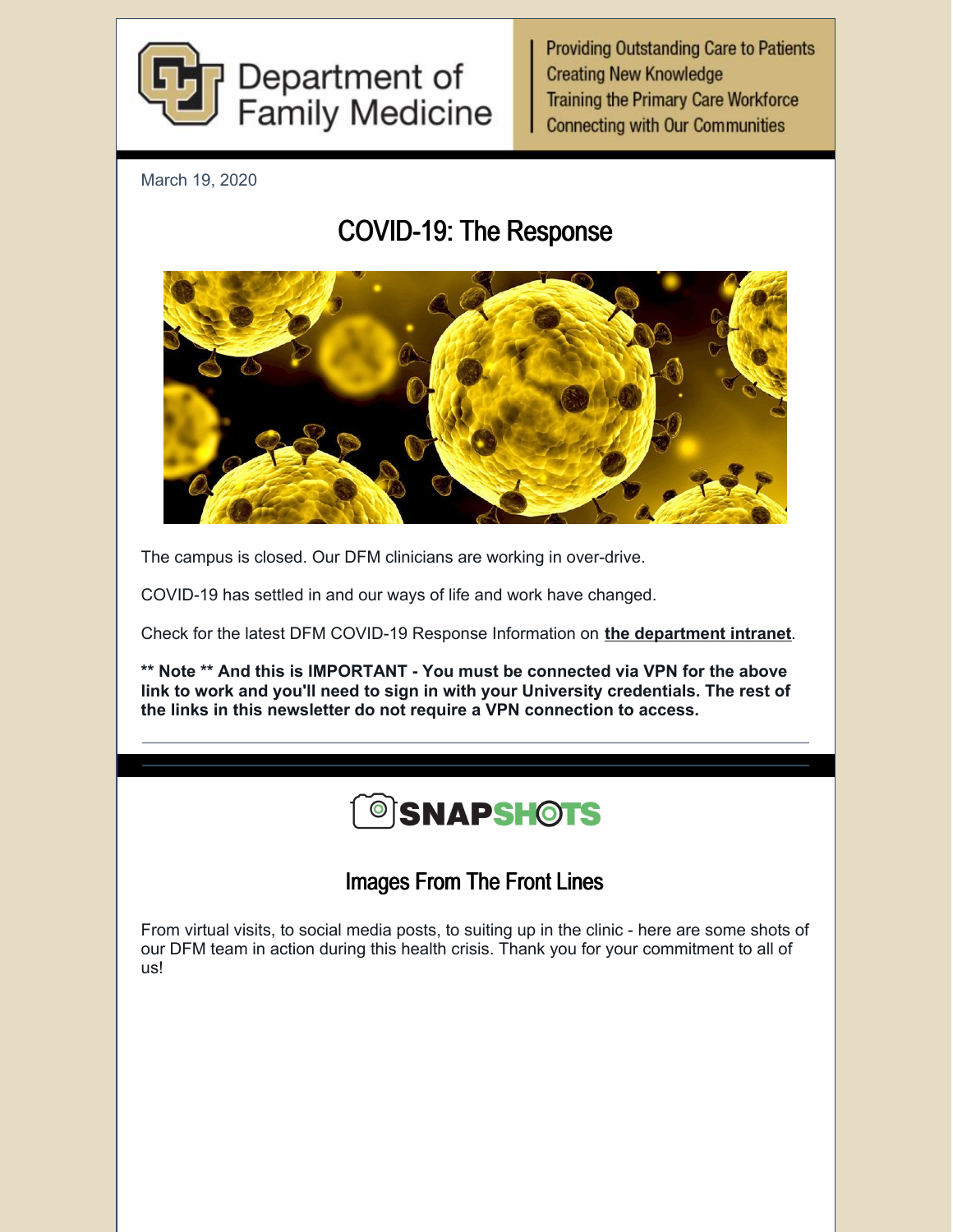





### DFM Makes The List!

Time to pat ourselves on the back. We've done it, again!

The US News & World Report Best of Rankings are out for 2020 and DFM is in the mix.

As a matter of fact, we're #7 in Family Medicine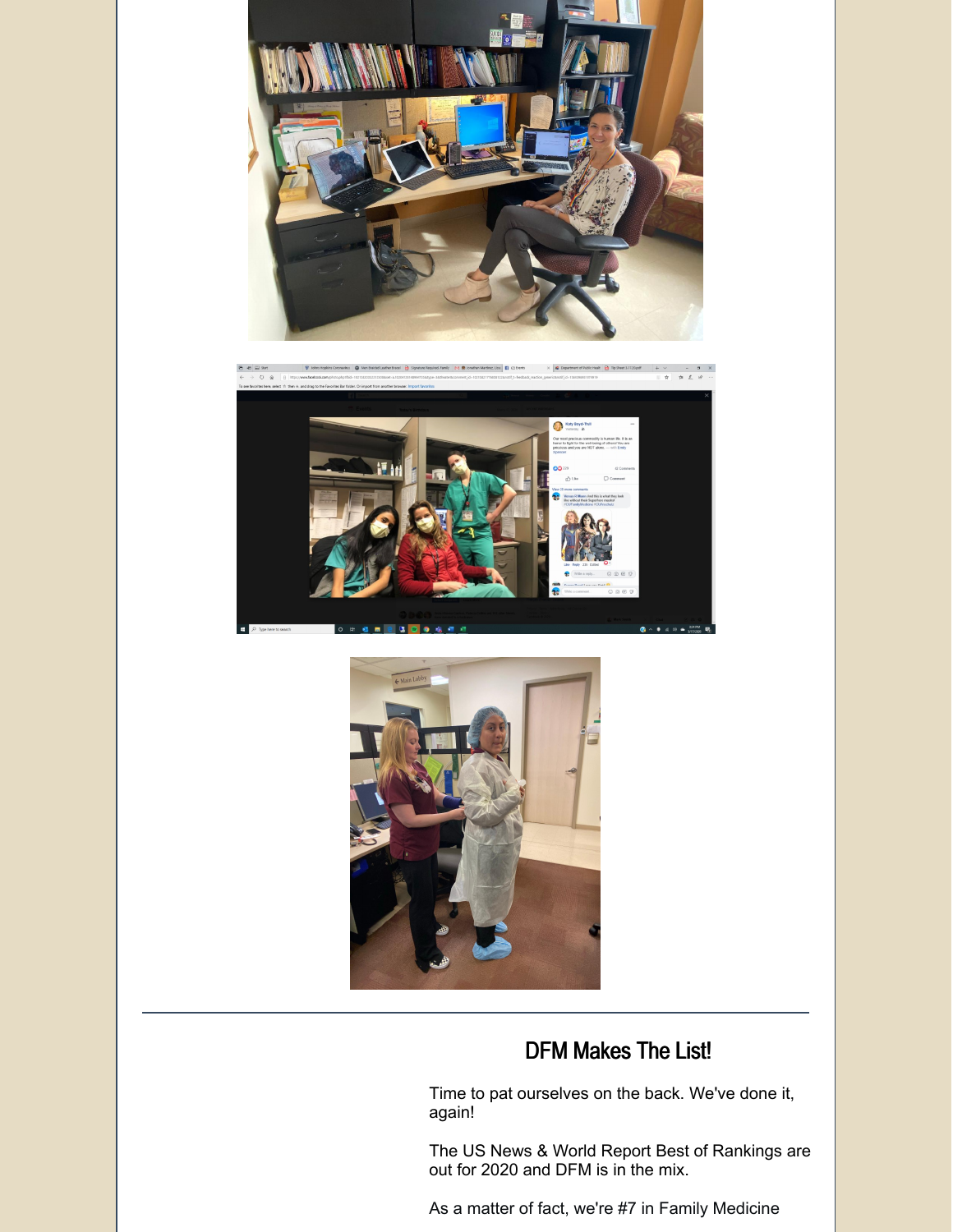

programs in the entire country!

[Read](https://medschool.cuanschutz.edu/deans-office/about-us/news-page/community-news/medical-news/cu-school-of-medicine-in-the-u.s.-news-and-world-report-rankings) The Story



### New Diversity Video!

How about a non-COVID-19 change of pace? Enjoy this newly produced video showcasing DFM's committment to diversity, inclusion, and health equity.

[Watch](https://medschool.cuanschutz.edu/family-medicine/diversity) The Video